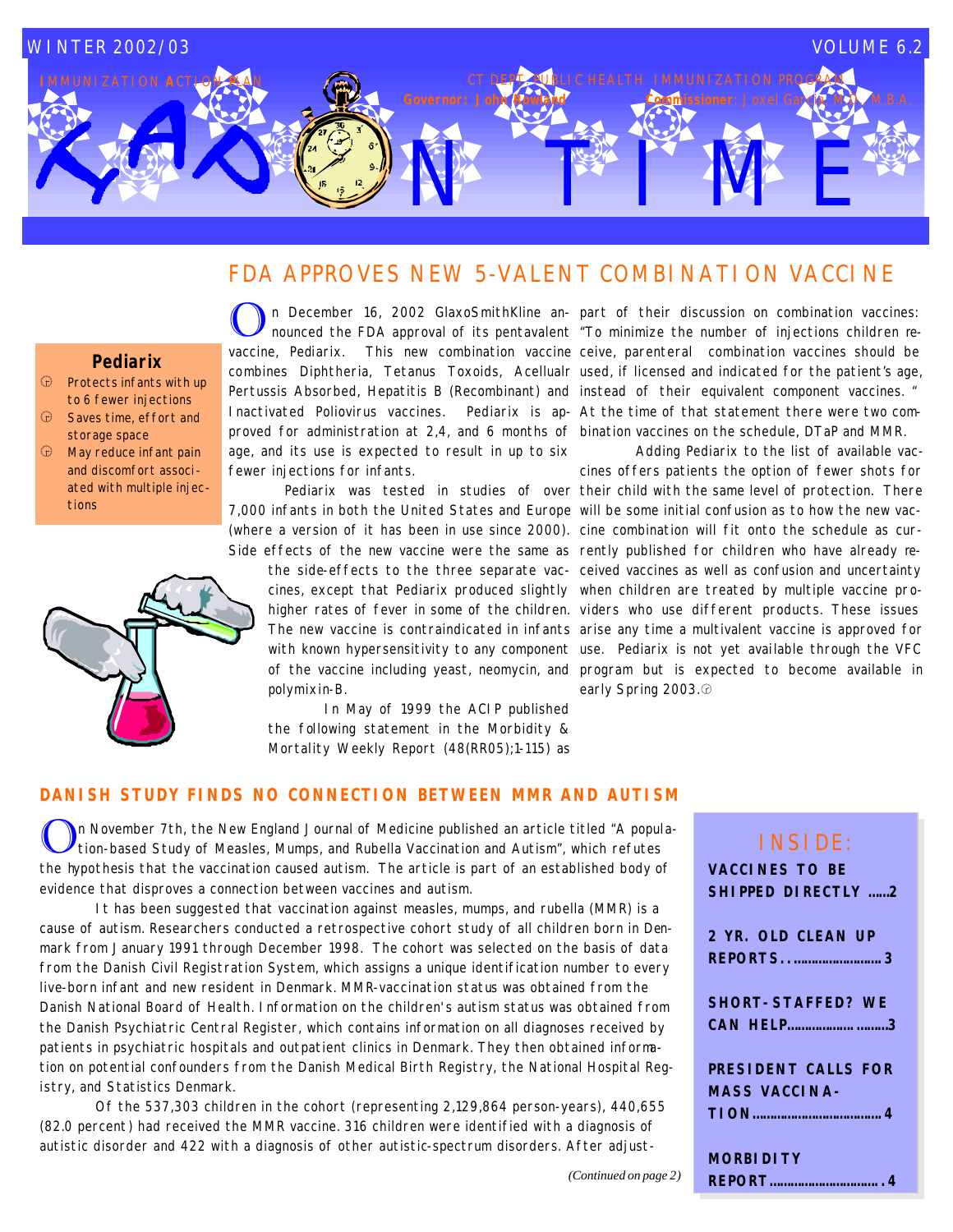#### *(Continued from page 1)*

ment for potential confounders, the relative risk of autistic disorder in the group of vaccinated children, as compared with the unvaccinated group, was 0.92 (95 percent confidence interval, 0.68 to 1.24), and the relative risk of another autisticspectrum disorder was 0.83 (95 percent confidence interval, 0.65 to 1.07). There was no association between the age at the time of vaccination, the time since vaccination, or the date of vaccination and the development of autistic disorder.

 Researchers concluded that this study provides strong evidence against the hypothesis that MMR vaccination causes autism. To access the abstract, go to: http://content.nejm. org/cgi/cont ent/abstract/347/19/1477  $\circledcirc$ 

# **ATTENTION: ALL USERS OF STATE VACCINE AND ALL VACCINE DISTRIBUTORS**

Effective February 10th, 2003, the Immunization Program will no longer be shipping vaccines from our central facility in Hartford. The Connecticut Department of Public Health has established a contract with a private vendor (Bellco Corp.) who will be responsible for shipping vaccines directly to each provider. Providers will no longer need to pick up vaccines at their designated vaccine distribution site.

 The process for ordering vaccines will not change. Vaccine orders should still be faxed by the first of each month to (860) 509-8371.

 Also, providers will now be allotted a two and a half month supply for their inventory.

\*\*If you have any questions regarding the new service, please contact either Tim Egan or Mick Bolduc at (860) 509-7929.



# NEW THERMOMETERS ARE ON THEIR WAY TO **YOU**

Through the *Vaccines for Children Program*, the State Immunization Program has purchased new thermometers for

every pediatric provider in CT who uses state vaccine. These graphic thermometers use a sophisticated technology that tracks temperatures round the clock with acute precision, so when you're not in the office you'll know if there was a fluctuation in temperature. Thermometers will be delivered throughout the year by state and local immunization staff.

### **AAP DEVELOPS NEW "REFUSAL TO VACCINATE" FORM**

Despite persistence of pediatric providers in communicating the benefits of childhood vaccination to their patients parents, some parents still refuse to have their children vaccinated. Many times the provider against his/her own medical judgment will not give the vaccine and up until now there was no formal way to document this. The AAP has developed a form to insert in the child's chart when a parent refuses to vaccinate their child. By using this form it may: (1) induce a wavering parent to accept the providers recommendations (2) help to reduce any potential liability should a vaccine-preventable disease occur in the unimmunized patient (3) help explain why vaccinations are missing when an assessment is being conducted. The form is NOT a legal document, and will not exempt parents from their child's state school or day care requirements. The form can be found at www.aap.org and may be reproduced and/or tailored to suit the providers needs.



### **DANBURY TAKES PRIDE IN AN 84% IMMUNIZATION RATE**

**How do you raise immunization rates in an area with a high-risk population?**

Having one of the best immunization rates in the state takes a blend of the right ingredients. While every town is unique, Danbury makes the most of what is available in their community to raise immunization rates. The size of the population is manageable for tracking and outreach. They are a one hospital town with a medical director who is very pro-active when it comes to children's health care needs. They have resources for the uninsured that include the Hanahoe Memorial Clinic and the Wellness On Wheels van, both of which see children for free. According to Irene Litwak, IAP Coordinator for the Danbury area, pediatricians work well together and are very committed to immunizing children on time.

### **What works in YOUR community?**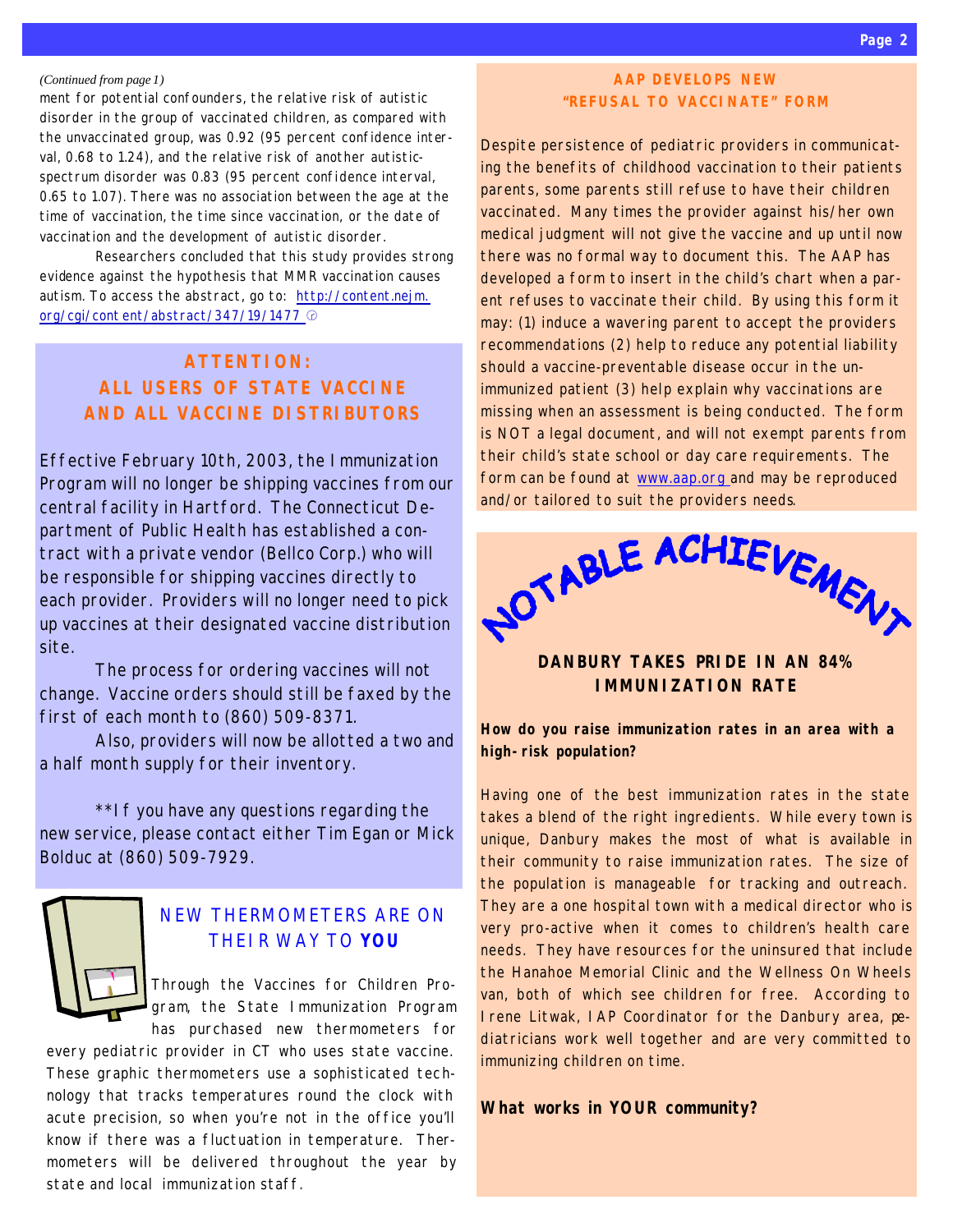

# **REGISTRY UPDATE**

Registry staff will begin looking at the Michigan web-based registry system to determine if it would meet Connecticut's needs. After evaluation of the software, a decision will be made by the end of February which system CT will use to replace the old dos-based registry software.

 Goldenrod reports, which are a clean-up report of two year-olds will be run shortly. The report has been improved. The top sheet of the report will now have the child's name, D.O.B and the immunizations that are missing on that child. This should help our pediatric providers to focus on specific children with specific vaccines missing without having to check every child's chart. When providers receive this report it is important to find any children who may appear late with immunizations and catch them up as soon as possible as it will affect the immunization rate for the practice. The next immunization rate report will be run on children born in 2000. This report will be available to all pediatric providers in the summer.

 If you would like school "blue forms" run for your practice, call Nancy Caruk at (860) 509- 7929.



### **DO YOU WANT TO INCREASE YOUR PRACTICE'S IMMUNIZATION RATES, BUT ARE TOO SHORT-STAFFED TO GET ORGANIZED?**

### **CALL YOUR LOCAL IAP COORDINATOR TO HELP:**

#### *(see side bar)*

- ◊ Identify and conduct outreach on children who appear to be late with immunizations
- ◊ Find children from your office's monthly CIRTS reports\*
- ◊ Develop a reminder/recall system to ensure a child shows up for their next appointment
- ◊ Educate staff by providing in-services and current information on immunization and CIRTS
- ◊ Get your office **on-line** with CIRTS and be available for troubleshooting and follow-up training
- ◊ Provide immunization rates of children in your practice with feedback
- ◊ Conduct a site review to determine how well your office meets the CDC's standards of Pediatric Immunization Practice
- ◊ Provide your office with immunization educational materials for your patients

*\* subject to availability of IAP Coordinator*



### **Local IAP Coordinators**

**Bridgeport** Vacant Xxx-xxx-xxxx

**Bristol-Burlington** Beth Mertz (860) 584-7682

**Danbury** Irene Litwak (203) 792-4120

**East Hartford** Rory Angulo (860) 291-7447

**Hartford** Leticia Marulanda (860) 547-1426 X7033

> **Meriden** Kate Baker (203) 630-4251

**Middletown** Vacant (860) 344-3537

**Naugatuck Valley** Kim Blount (203) 924-9548

**New Britain** Ramona Anderson (860) 612-2777

**New Haven** Jennifer Rich (203) 946-7485

**New London** Susan Curcio (860) 447-8322

**Northeast Region** Janet Johnson (860) 928-6541 X2013

> **Norwalk** Pam Bates (203) 854-7728

**Stamford** Susan Leifer (203) 977-5098

**Torrington** Sue Sawula (860) 489-0436

**Uncas** Stephanie Youngerman (860) 823-1189

> **Waterbury** Randy York (203) 574-6880

> **West Haven** Betty Murphy (203) 937-3665

> **Windham** Karin Davis (860) 423-4534